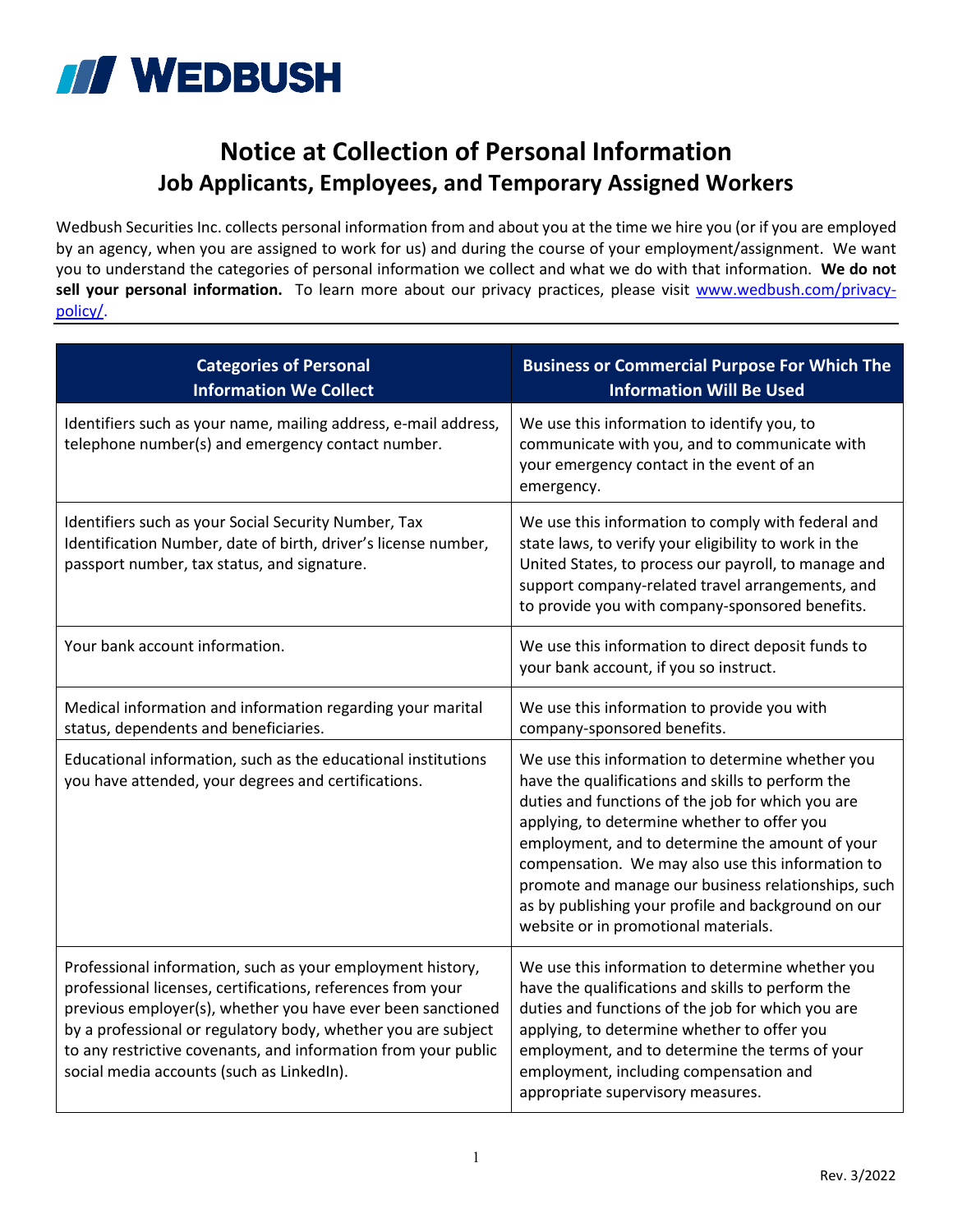

| <b>Categories of Personal</b><br><b>Information We Collect</b>                                                                                                                                                 | <b>Business or Commercial Purpose For Which The</b><br><b>Information Will Be Used</b>                                                                                                                                                                                                                                                                                     |
|----------------------------------------------------------------------------------------------------------------------------------------------------------------------------------------------------------------|----------------------------------------------------------------------------------------------------------------------------------------------------------------------------------------------------------------------------------------------------------------------------------------------------------------------------------------------------------------------------|
| Professional information, such as your employment history,<br>professional licenses, and certifications.                                                                                                       | We may use this information to promote and manage<br>our business relationships, such as by publishing your<br>professional information on our website and in our<br>promotional materials.                                                                                                                                                                                |
| Information reported to us as a result of a consumer report or<br>investigative consumer report that you authorize.                                                                                            | We use this information to help us determine<br>whether to entrust you with confidential information<br>and to determine whether to offer you employment.                                                                                                                                                                                                                  |
| Biometric information, such as fingerprints.                                                                                                                                                                   | For persons who hold certain roles, we collect this<br>information and provide it to securities regulators.<br>Where permitted by federal, state and local law, we<br>use this information to conduct a criminal<br>background screening on you. We use the results of<br>this screening as part of our process to determine<br>whether to offer you a job.                |
| Visual information, such as photographic images and closed<br>circuit television obtained from security cameras in certain<br>locations in our offices and surrounding areas.                                  | We use this information to maintain the security of<br>our premises, to detect illegal activity, and to<br>prosecute those responsible for that activity.                                                                                                                                                                                                                  |
| Visual information, such as your photograph.                                                                                                                                                                   | We use this information to publish in our marketing<br>materials, for the purpose of promoting our business.<br>We also use this information to create an<br>identification card for you, to promote the safety and<br>security of our premises, equipment and personnel,<br>to detect fraud or illegal activity, and to prosecute<br>those responsible for that activity. |
| Information regarding your electronic network activity using<br>our equipment, such as internet browsing history, usage and<br>e-mail content.                                                                 | We use this information to monitor employee<br>activities, to maintain the security of our systems,<br>and to detect improper activity.                                                                                                                                                                                                                                    |
| Commercial information in connection with business-related<br>expenses that you submit to us for reimbursement, such as<br>your credit card number, travel documents, and receipts.                            | We use this information to evaluate your expense<br>report and to reimburse you for appropriate and<br>authorized business-related expenses.                                                                                                                                                                                                                               |
| Commercial information in connection with your securities<br>transactions in your personal accounts.                                                                                                           | We use this information to monitor your transactions<br>for supervisory purposes and to detect illegal or<br>improper activity.                                                                                                                                                                                                                                            |
| If you are a registered representative in the securities industry:<br>Uniform Application for Securities Industry Registration<br>$\bullet$<br>or Transfer (Form U4) and the information contained<br>therein; | We use this information to determine whether to<br>offer you employment and to determine the terms of<br>your employment, including compensation,                                                                                                                                                                                                                          |